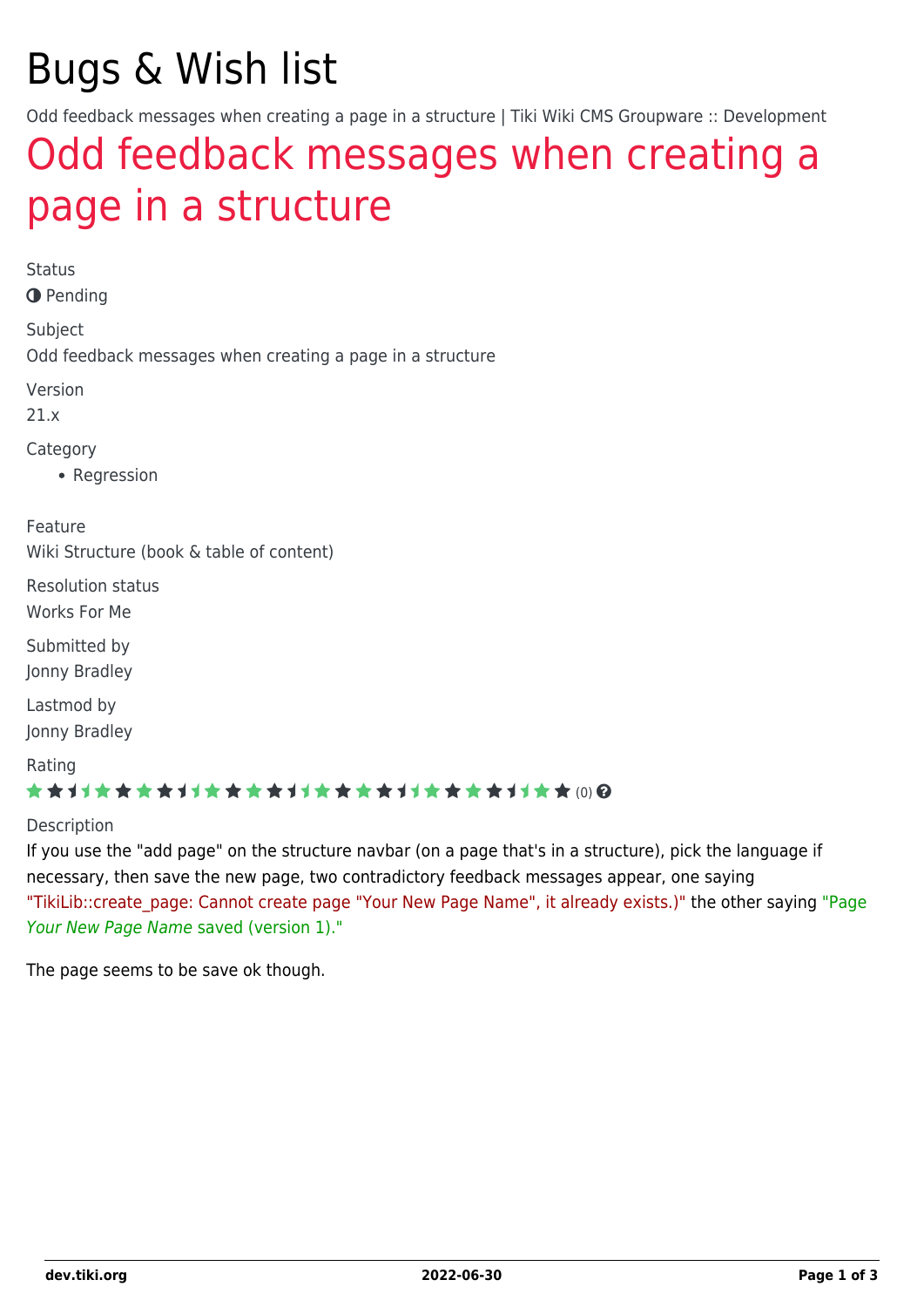| <b>O</b> Error<br>TikiLib::create_page: Cannot create page "Tracker Field Rules", it already exists.) |              | $\times$        |
|-------------------------------------------------------------------------------------------------------|--------------|-----------------|
|                                                                                                       |              |                 |
| $\vee$ Success                                                                                        |              | $\times$        |
|                                                                                                       |              |                 |
| Page Tracker Field Rules saved (version 1).                                                           |              |                 |
|                                                                                                       |              |                 |
|                                                                                                       |              |                 |
|                                                                                                       |              |                 |
|                                                                                                       |              |                 |
| A I A Home » Tiki Administrator Guide » Features » Tracker User »                                     | $\mathbf{H}$ | <b>Add Page</b> |
| <b>Tracker Field Rules</b>                                                                            |              |                 |
|                                                                                                       | $\Box$ Child |                 |
| New in Tiki 21.0 - documentation coming soon!                                                         |              |                 |
|                                                                                                       |              |                 |

Created by Jonny Bradley. Last Modification: Wednesday 12 February, 2020 18:38:13 GMT by Jonny Bradley.

(I have a screen shot but can't insert it into here from the toolbar - another bug  $\bigodot$  - manually added)

| Solution<br>Seems to have fixed itself?                                         |
|---------------------------------------------------------------------------------|
| Importance<br>4                                                                 |
| Easy to solve?<br>6                                                             |
| Priority<br>24                                                                  |
| Demonstrate Bug (Tiki 19+)<br>Please demonstrate your bug on show2.tikiwiki.org |
| Version: trunk V Create show2.tikiwiki.org instance                             |
| <b>Ticket ID</b><br>7257                                                        |
| Created<br>Wednesday 12 February, 2020 18:47:01 GMT-0000<br>by Jonny Bradley    |
| LastModif<br>Sunday 15 March, 2020 17:17:22 GMT-0000                            |
|                                                                                 |

## **Comments**